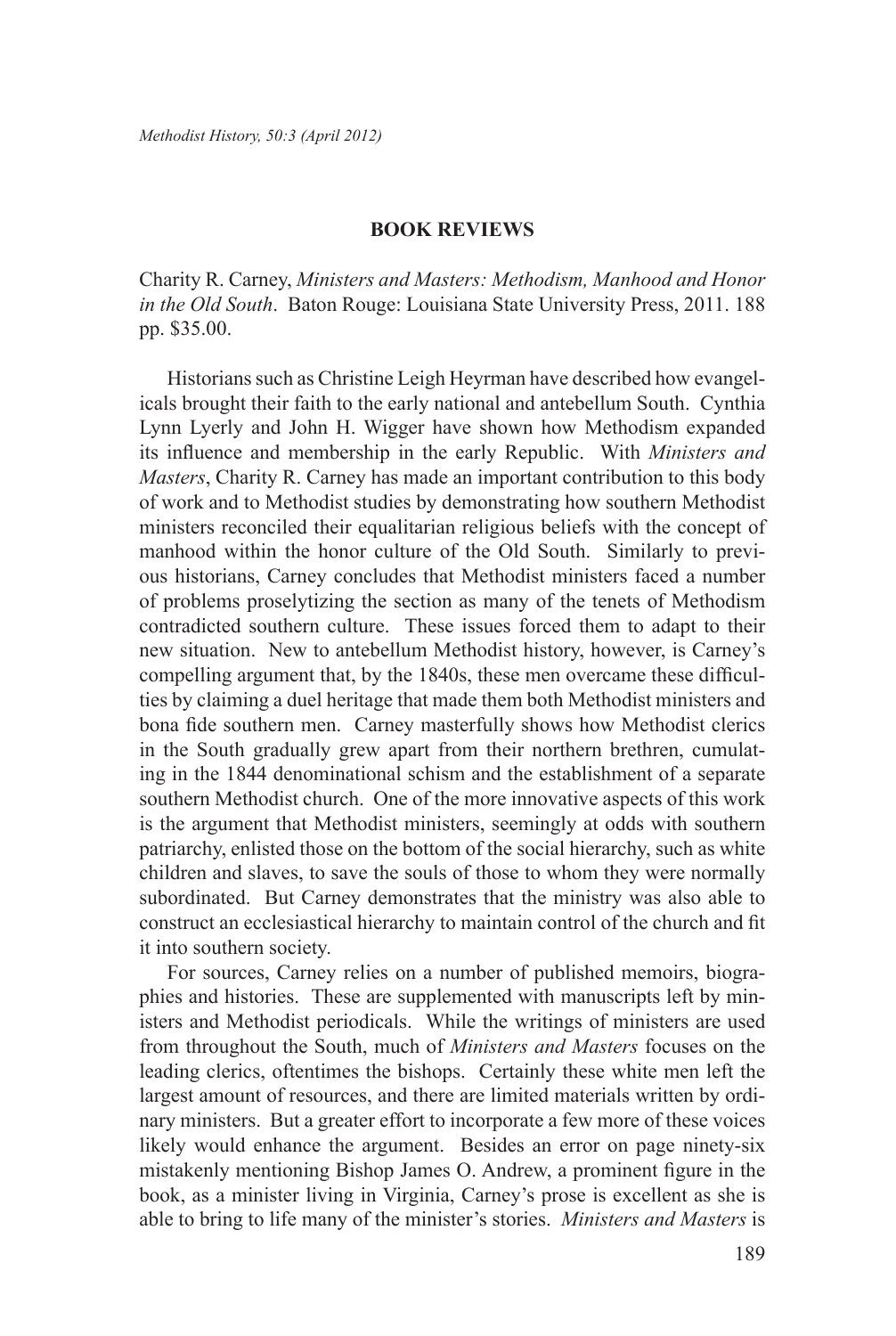well worth reading for anyone interested in Methodism, society, slavery, and gender relations in the antebellum South.

> Lucas P. Volkman *Ph.D. Candidate University of Missouri Columbia, Missouri*

Geordan Hammond and Peter S. Forsaith, eds., *Religion, Gender, and Industry: Exploring Church and Methodism in a Local Setting. Eugene, OR:* Pickwick Publications, 2011. 238 pp. \$28.00.

Though the value of "conference volumes" can be enhanced or limited by the ability of their editors, they rise or fall on whether the original conference was genuinely worthy of note. By that standard, this collection does very well. It presents papers from a 2009 conference in England that focused on the ministry of John and Mary Fletcher of Madeley, Shropshire, as well as that of her protege, Mary Tooth, and the circle of women preachers and leaders that centered on them for decades. The conference was unusual in bringing together such a widely variegated body of scholars—from theologians to gender studies specialists, from historians of industry and work to historians of Methodism and the Church of England. These papers interweave to create a rich and surprisingly varied local history of a very special place at a very important time.

This volume is of significance to students of Methodism because it brings us closer to understanding the special, perhaps unique way that Methodism functioned in Madeley as an integral component of Anglican parish ministry. Not only that, because of the particular roles and abilities of John and Mary Fletcher, their parish served as a support center for women in ministry and a center for theological development—all in the economic and social context provided by a center of industrial innovation that includes Coalbrookdale, often called the "birthplace of the industrial revolution." This volume shines by bringing together strong work by historians in all of these areas, creating an unusually fruitful set of perspectives and juxtapositions.

*Religion, Gender, and Industry* is potentially helpful to Wesleyan and Methodist scholars in the US because it provides us with a "thick description" of how Methodism looked in one part of its native land and refreshes our understanding of developments in fields we could easily overlook. As a kind of bonus for those primarily interested in the American impact of events in Shropshire, the volume includes essays by Laurence Wood and Harold E. Raser on how the theology of John Fletcher influenced American Methodism and the Holiness Movement.

It is very hard to find such a wealth of recent scholarship in such an accessible and affordable form. This slim, well-edited volume is certainly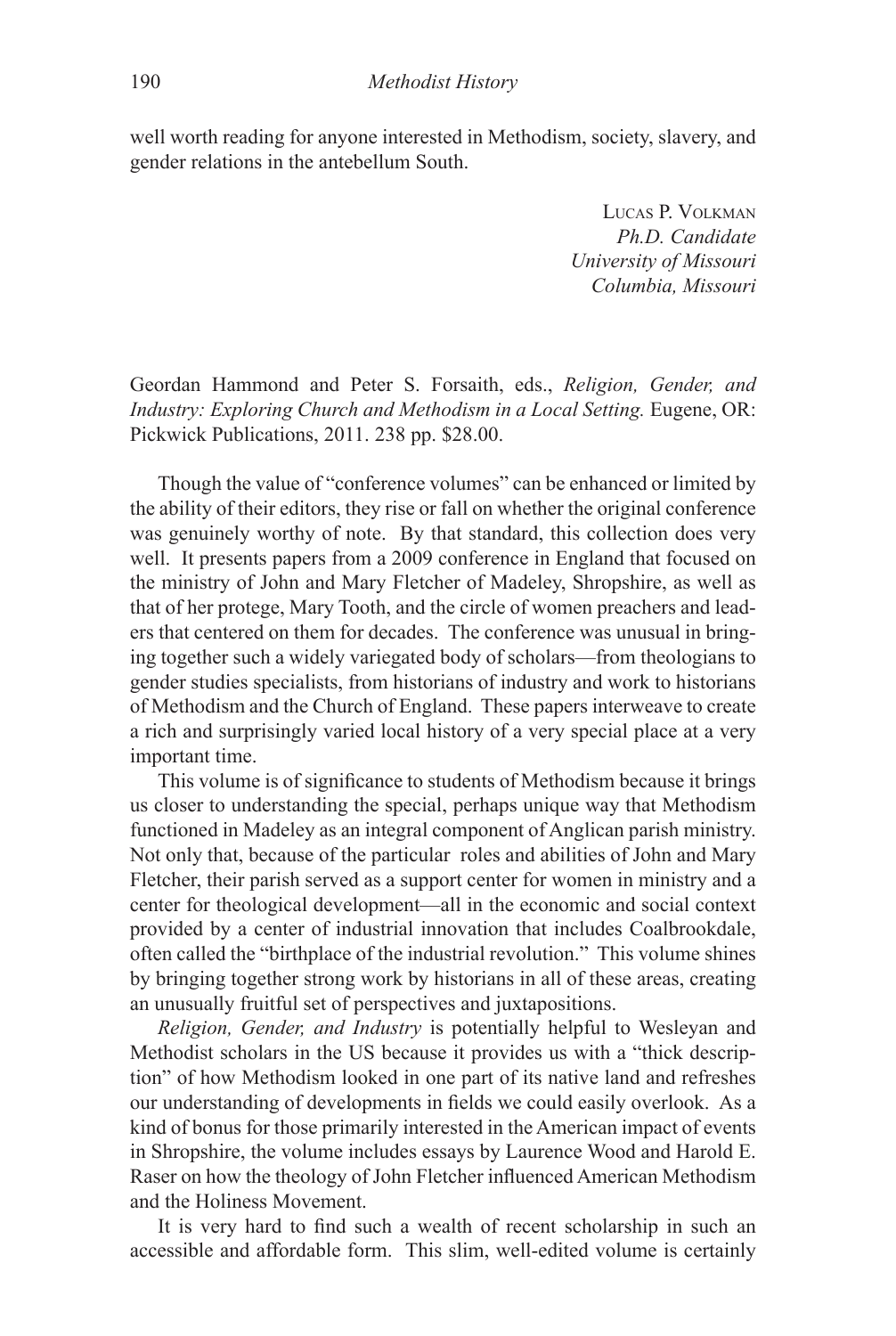of interest to scholars interested in English Methodism; it might also be of use in courses that examine the history and development of Methodism, the theological development of Methodism, or the ministry of women.

> BRIAN CLARK *New Covenant United Methodist Church East Hartford, Connecticut*

Jill K. Gill, *Embattled Ecumenism: The National Council of Churches, the Vietnam War, and the Trials of the Protestant Left*. DeKalb, IL: Northern Illinois University Press, 2011. 563 pp. \$40.00.

*Embattled Ecumenism: The National Council of Churches, the Vietnam War, and the Trials of the Protestant Left* is a scholarly, well-documented history written by Jill Kill, Professor of History at Boise State University. Gill is very conversant with ecumenism, the history and structure of the National Council of Churches (NCC), and its major denominations. She has done postdoctoral study at Hartford Seminary and her interdisciplinary training is evident throughout her study.

As a successor to one of the actors in the book, Dudley Ward, former general secretary of the United Methodist General Board of Church & Society, and as one who spoke out against a war with Iraq in August, 2002, I was fascinated to learn how early, strong, and clear was the United Methodist leadership voice against the Vietnam War. I am also grateful that Dr. Gill chose to include a significant epilogue entitled, "Forty Years in the Wilderness," in which she describes the vigorous opposition to war with Iraq under the leadership of the NCC's then general secretary, Bob Edgar, a United Methodist minister.

Because a history of the role of the NCC in the period of the Vietnam War necessarily involves accounts of meetings, minutes, and documents, Gill helps to add humanity to the story by focusing on two people who served on the NCC's staff, Robert Bilheimer and Gerhard Elston. Bilheimer attended Yale University and its Divinity School in the mid-1930s and became committed to the ecumenical movement through the campus Student Christian Movement chapter which he led. He served on the staff of the World Council of Churches, became acquainted with all of the major ecumenical leaders of the era, and developed a passion for social justice through support of causes such as the anti-apartheid struggle in South Africa before heading up the International Affairs Commission of the NCC. Bilheimer hired Gerhard Elston, a Lutheran whose family was identified as Jewish by Hitler and then had to leave Nazi Germany, to lead the NCC's Vietnam Affairs program. Through these two individuals, we follow the growth of the NCC's opposition to the Vietnam War and its subsequent challenges and difficulties.

Dr. Gill pays significant attention to the gap between local church mem-